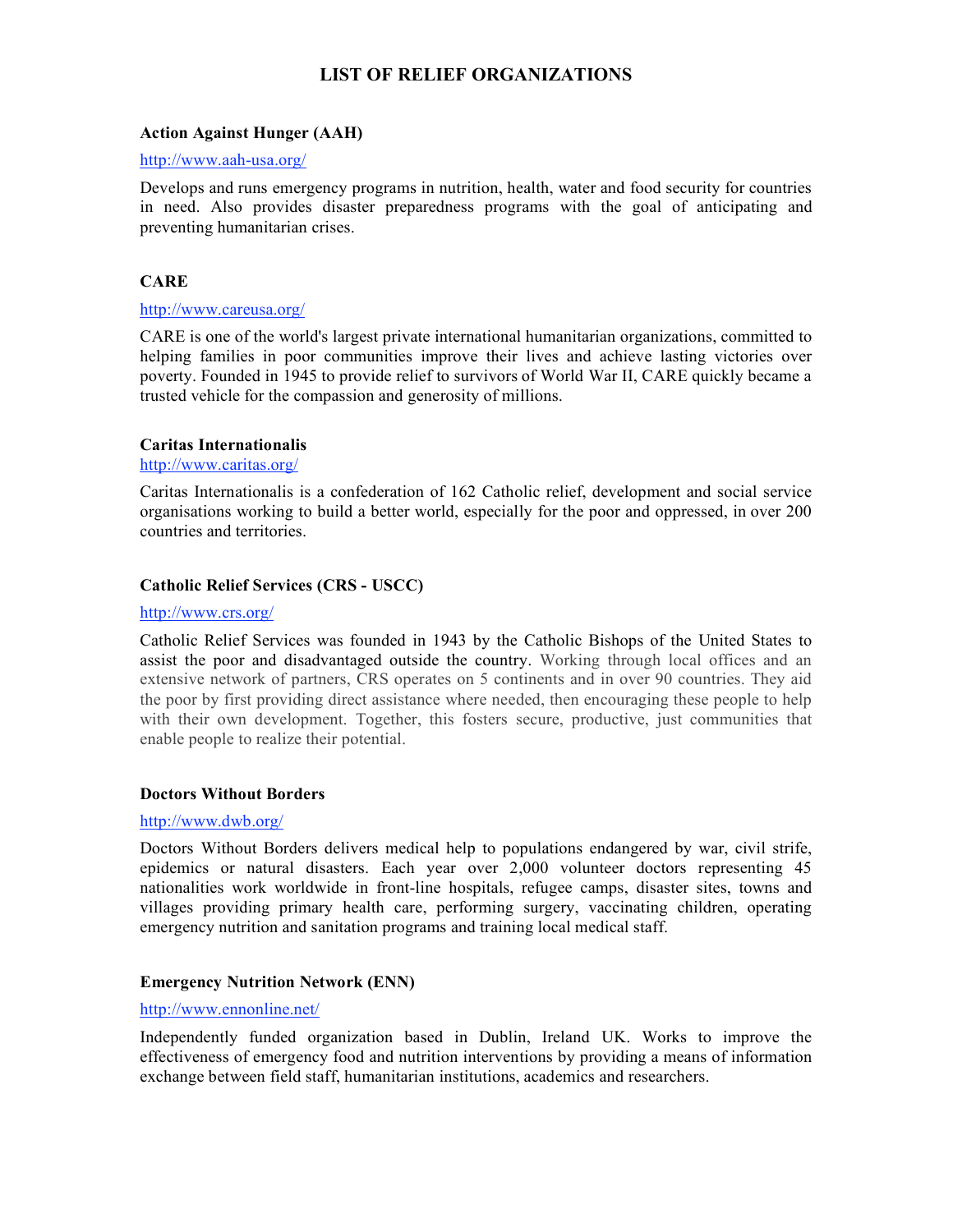## **Food For The Hungry International (FHI)**

# http://www.fh.org/

Food For The Hungry is an international relief and development organization of Christian motivation, committed to working with poor people to overcome hunger and poverty through integrated self-development and relief programs.

## **Hunger Plus, Inc.**

#### http://www.hungerplus.org/

Not-for-profit relief agency that provides food and related supplies for emergency use. Partners with individuals, NGOs, government agencies, church and civic groups. Projects in self sufficiency focus on food preservation, agriculture, water, health, education, housing and technology.

#### **Interaction**

## http://www.interaction.org/

InterAction is a coalition of over 150 US-based non-profit organizations which are usually the first to respond to a crisis. InterAction coordinates and promotes relief aid programs. With more than 160 members operating in every developing country, they work to overcome poverty, exclusion and suffering by advancing social justice and basic dignity for all.

## **International Committee of the Red Cross (ICRC)**

## http://www.icrc.org/eng

The ICRC, independent of all governments and international organizations, endeavors to promote international humanitarian law and the fundamental human values underlying that law. The ICRC was founded by Geneva citizens in 1863 and has its headquarters in Geneva.

## **International Federation of Red Cross and Red Crescent Societies (IFRC)**

#### http://www.ifrc.org/

The IFRC is one part of the International Red Cross and Red Crescent Movement, which comprises National Red Cross or Red Crescent Societies, the International Federation of Red Cross and Red Crescent Societies (the Federation), and the ICRC. The IFRC is the permanent liaison body of the National Societies and acts as their representative internationally. It organizes and coordinates international disaster response in support of the actions of the affected National Societies, encourages the creation of new National Societies and assists them in developing their structures and programs. The IFRC Secretariat in Geneva is staffed by more than 245 people of some 30 different nationalities.

#### **International Organization for Migration (IOM)**

#### http://www.iom.int/

The IOM is committed to the principle that humane and orderly migration benefits migrants and society. As an intergovernmental body, IOM acts with its partners in the international community to: Assist in meeting the operational challenges of migration; Advance understanding of migration issues; Encourage social and economic development through migration; Uphold the human dignity and well-being of migrants.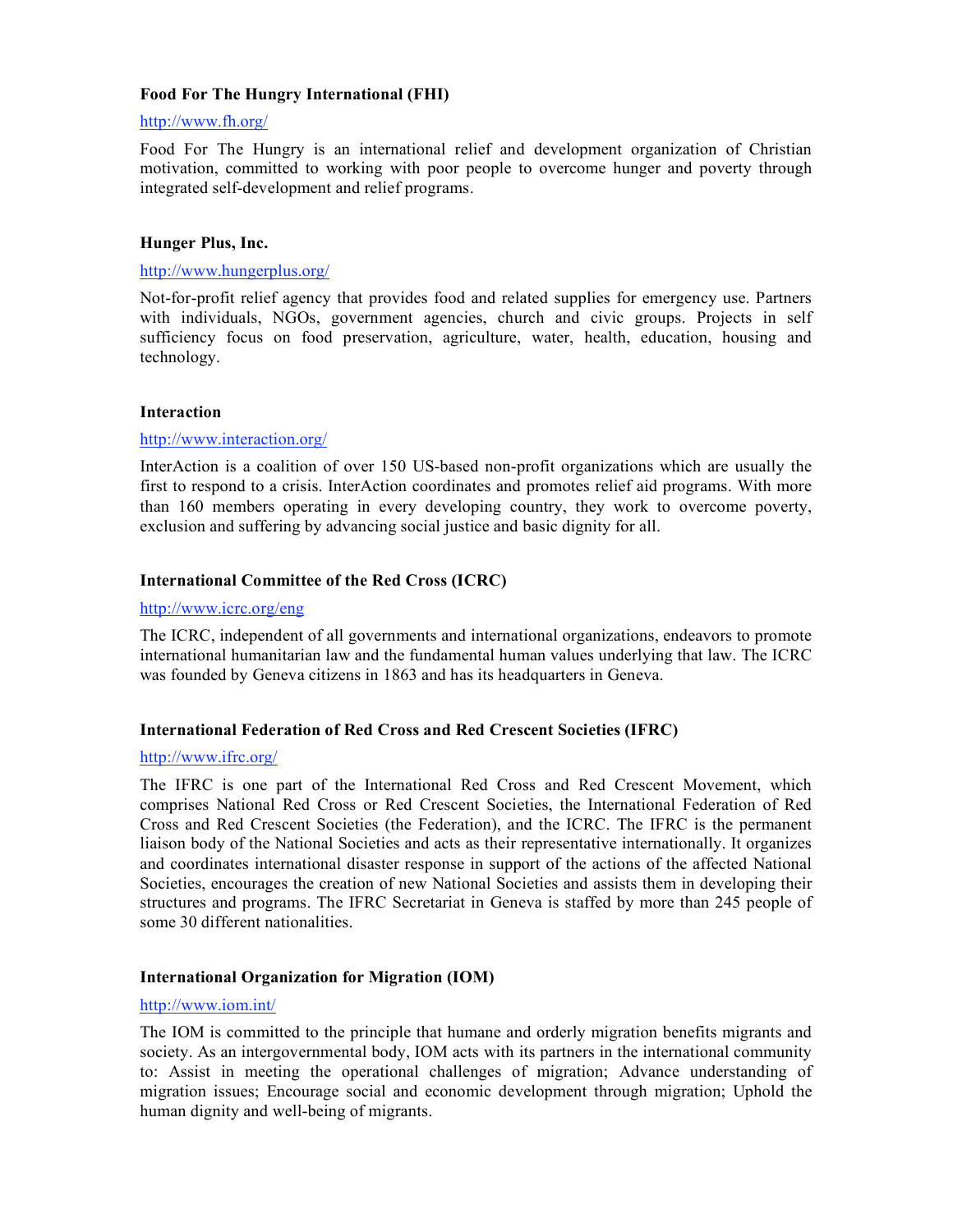## **International Rescue Committee (IRC)**

## http://www.theirc.org/

Founded in 1933, the International Rescue Committee is the voluntary organization involved in resettlement assistance, global emergency relief, rehabilitation, and advocacy for refugees. The IRC delivers lifesaving aid in emergencies, rebuilds shattered communities, cares for wartraumatized children, rehabilitates health care, water and sanitation systems, reunites separated families, restores lost livelihoods, establishes schools, trains teachers, strengthens the capacity of local organizations and supports civil society and good-governance initiatives. For refugees afforded sanctuary in the United States, IRC offices across the country provide a range of assistance aimed at helping new arrivals get settled, adjust and acquire the skills to become selfsufficient. Committed to restoring dignity and self-reliance, the IRC is a global symbol of hope and renewal for those who have taken flight in search of freedom.

#### **Lutheran World Federation**

#### http://www.lutheranworld.org/

Specializing in emergency relief linked to disaster preparedness (risk management) and sustainable development.

## **Mennonite Central Committee (MCC)**

#### http://www.mennonitecc.ca/

Relief and development arm of the North American Mennonite and Brethren in Christ churches. MCC sends people, food and material goods to communities recovering from war and natural disasters.

#### **Mercy Corps (MC)**

#### http://www.mercycorps.org/

Nonprofit organization providing emergency relief and supporting development programs in agriculture, economic development, health, housing and infrastructure, and strengthening local organizations.

#### **Overseas Development Institute (ODI)**

#### http://www.odi.org.uk/

Independent think-tank on international development and humanitarian issues.

#### **Oxfam**

## http://www.oxfam.org/

Oxfam is a development and relief agency working to end poverty. Oxfam International is a confederation of 12 organizations working together with over 3,000 partners in more than 100 countries to find lasting solutions to poverty, suffering and injustice.

#### **Refugees International**

#### http://www.refintl.org/

Refugees International generates lifesaving humanitarian assistance and protection for displaced people around the world and works to end the conditions that create displacement. Refugees International advocates for refugees through diplomacy and the press.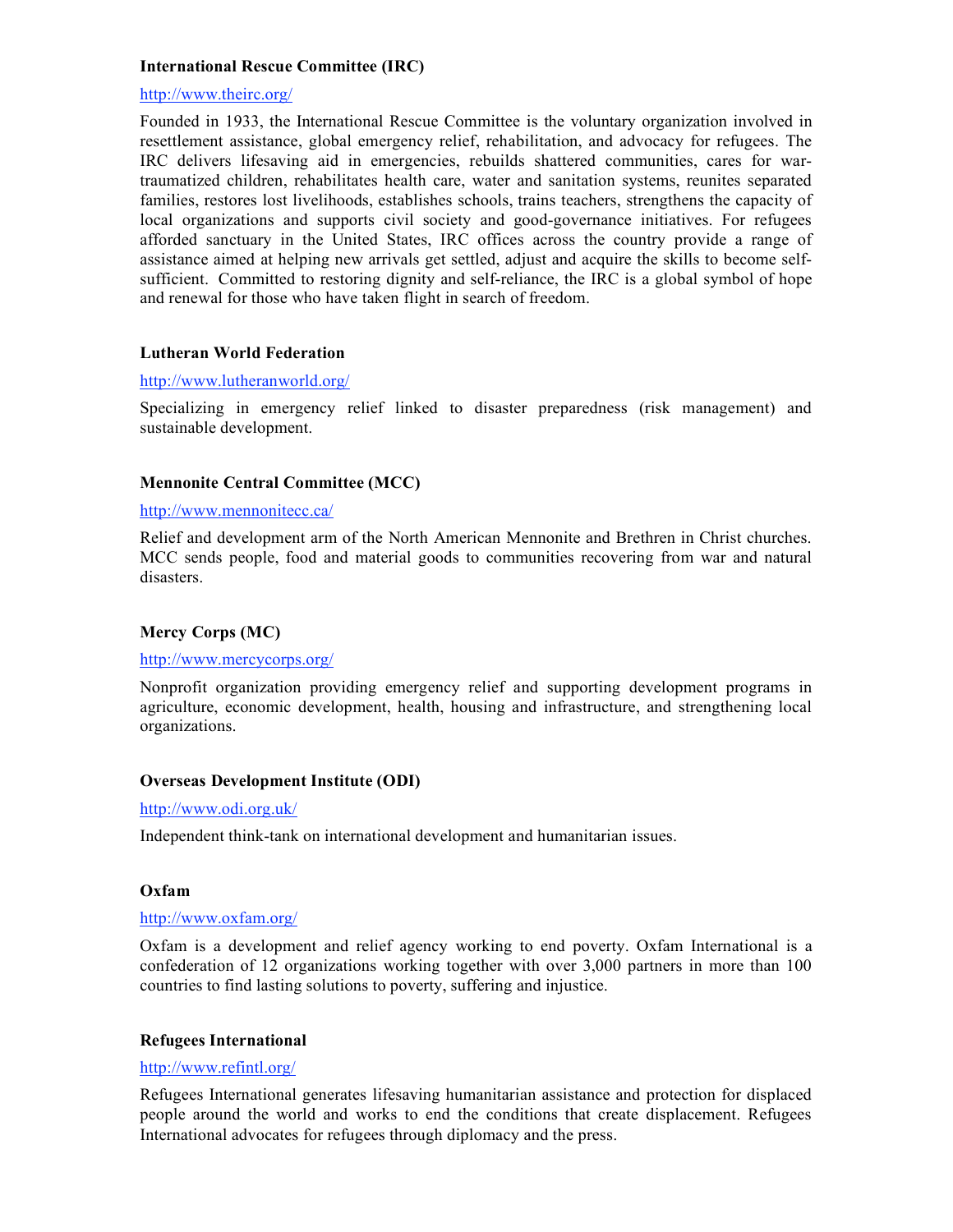## **Relief International**

#### http://www.ri.org/

Founded in 1990, Relief International provides emergency, rehabilitation and development services that empower beneficiaries in the process. RI's programs include health, shelter construction, education, community development, agriculture, food, income-generation, and conflict resolution.

#### **Save the Children**

#### http://www.savethechildren.org/

Save the Children is the leading independent organization creating real and lasting change for children in need in the United States and around the world. It is a member of the International Save the Children Alliance, comprising 27 national Save the Children organizations working in more than 100 countries to ensure the well-being of children. Save the Children responds to any emergency that puts at great risk the survival, protection, and well-being of significant numbers of children, where addressing the needs and well-being of those children is beyond the indigenous coping capacity, and where Save the Children is able to mobilize the financial and human resources to take urgent action on their behalf.

## **The Office of U.S. Foreign Disaster Assistance (OFDA)**

#### http://www.usaid.gov/our\_work/humanitarian\_assistance/disaster\_assistance/

OFDA is the office within USAID responsible for providing non-food humanitarian assistance in response to international crises and disasters. Responsible for facilitating and coordinating U.S. Government emergency assistance overseas and to provide humanitarian assistance to save lives, alleviate human suffering, and reduce the social and economic impact of natural and man-made disasters worldwide.

### **United Nations Children's Fund (UNICEF)**

#### http://www.unicef.org/

While working to ensure the survival, protection and development of children and advocating a high priority for them in the allocation of resources at all times, UNICEF continues to give relief and rehabilitation assistance in emergencies. The agency was awarded the Nobel Peace Prize in 1965.

#### **United Nations High Commissioner for Refugees (UNHCR)**

#### http://www.unhcr.org/cgi-bin/texis/vtx/home

The UNHCR provides protection and assistance to the world's refugees. Today, the UNHCR is one of the world's principal humanitarian agencies, with headquarters in Geneva, and offices in some 115 countries. More than 80 percent of UNHCR's 5,000-member staff work in the field, often in isolated, dangerous and difficult conditions. The UNHCR has twice been awarded the Nobel Peace Prize for its work.

## **United Nations Office for the Coordination of Humanitarian Affairs (OCHA)**

http://ochaonline.un.org/

OCHA is mandated to mobilize and coordinate the collective efforts of the international community, in particular those of the UN system, to meet in a coherent and timely manner the needs of those exposed to human suffering and material destruction in disasters and emergencies.